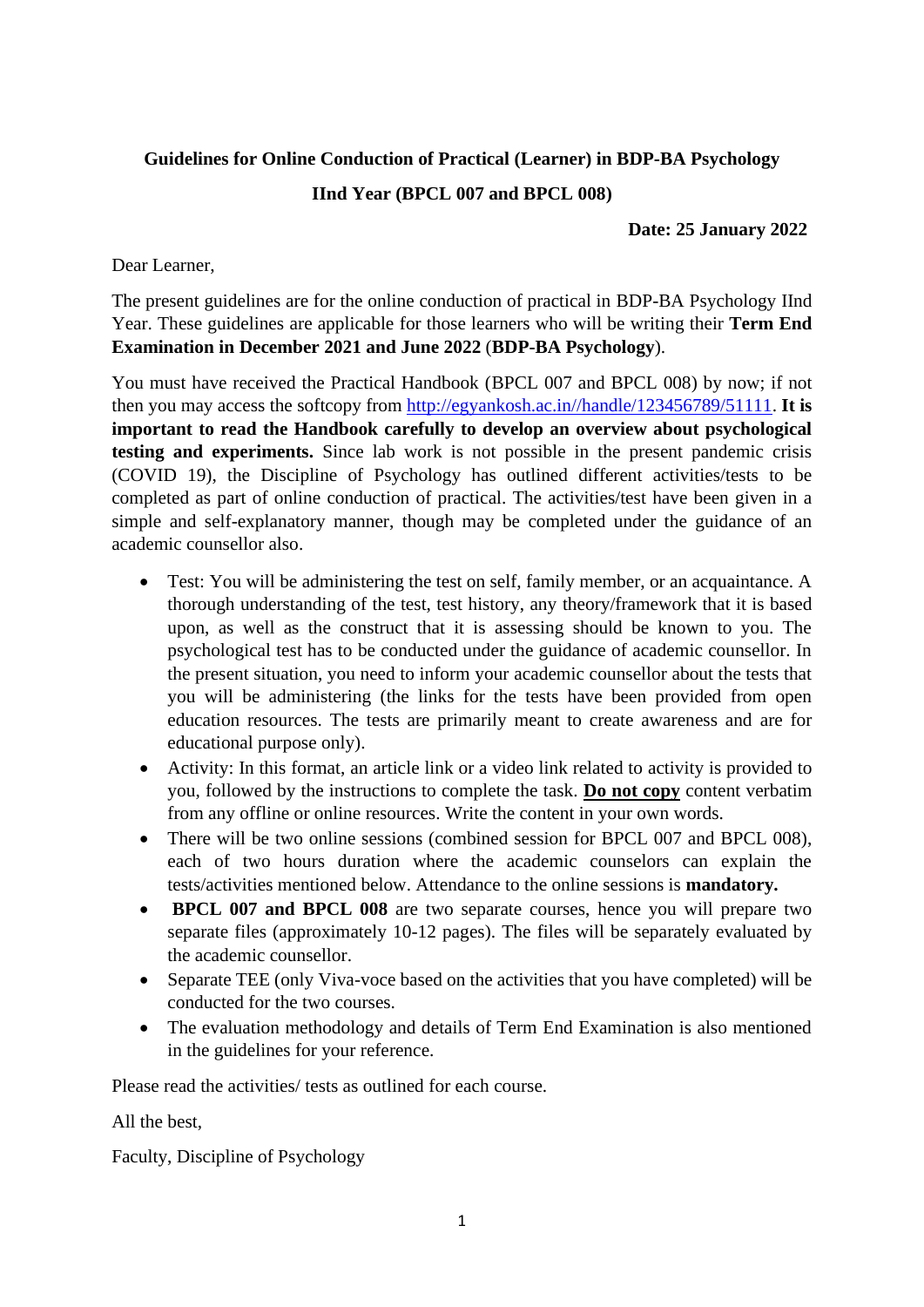# **BPCL 007 Practicum in Psychology Testing**

### **1. Cattell's 16 P.F**

### <https://openpsychometrics.org/tests/16PF.php>

The above link is related to the Personality test based on Raymond B. Cattell's personality theory. It is for personal use only. The test will be administered first on self and then on one of the family members/ acquaintance/friends/neighbor/colleagues. Self-administration is for your practice and to get acquainted with the test. While administering on self, you need to read the instructions carefully as mentioned in the test. When you administer the test on someone else, remember first to establish rapport and communicate that the responses will be kept confidential. Instructions will be given to the participant as mentioned in the test. The scores will be interpreted as per the norms indicated against the test.

Once the test is completed, you need to prepare a report based on the test administration. The report needs to be typed in word document. The test administered needs to be enclosed in the document. Follow the format for report preparation as has been mentioned in the Handbook. You may adapt to the present context wherever it is required, but overall refer to the format in the handbook (sequence to be followed).

### **2. Letter Memorization Test**

# [https://sites.google.com/site/whydontstudentslikeschoolbook/interactive-activities/letter](https://sites.google.com/site/whydontstudentslikeschoolbook/interactive-activities/letter-memorization-test)[memorization-test](https://sites.google.com/site/whydontstudentslikeschoolbook/interactive-activities/letter-memorization-test)

Visit the above link that will take you to the letter memorization test. There are two tests that you have to attempt. Once the test is completed, you need to prepare a report based on the test administration. The report needs to be typed in word document. The test administered needs to be enclosed in the document. Follow the format for report preparation as has been mentioned in the Handbook. You may adapt to the present context wherever it is required, but overall refer to the format in the handbook (sequence to be followed).

# **3. Piaget's Mountain Task**

<https://www.youtube.com/watch?v=v4oYOjVDgo0>(University of Minnesota and the Science Museum of Minnesota, funded by the National Science Foundation).

Watch the above link for the video that shows 'Three Mountain Task' developed by Jean Piaget and answer the following:

- o What does the activity 'Three Mountain Task' determine in children?
- o How does play impact cognitive development in children?
- o What are the key takeaways from Piaget's concepts of cognitive development from an infant to adult thinking?

**Note:** All the above tests/activities need to be reported in one file (typed in word document) with proper Title page with Course Code and Table of Contents mentioning the page numbers.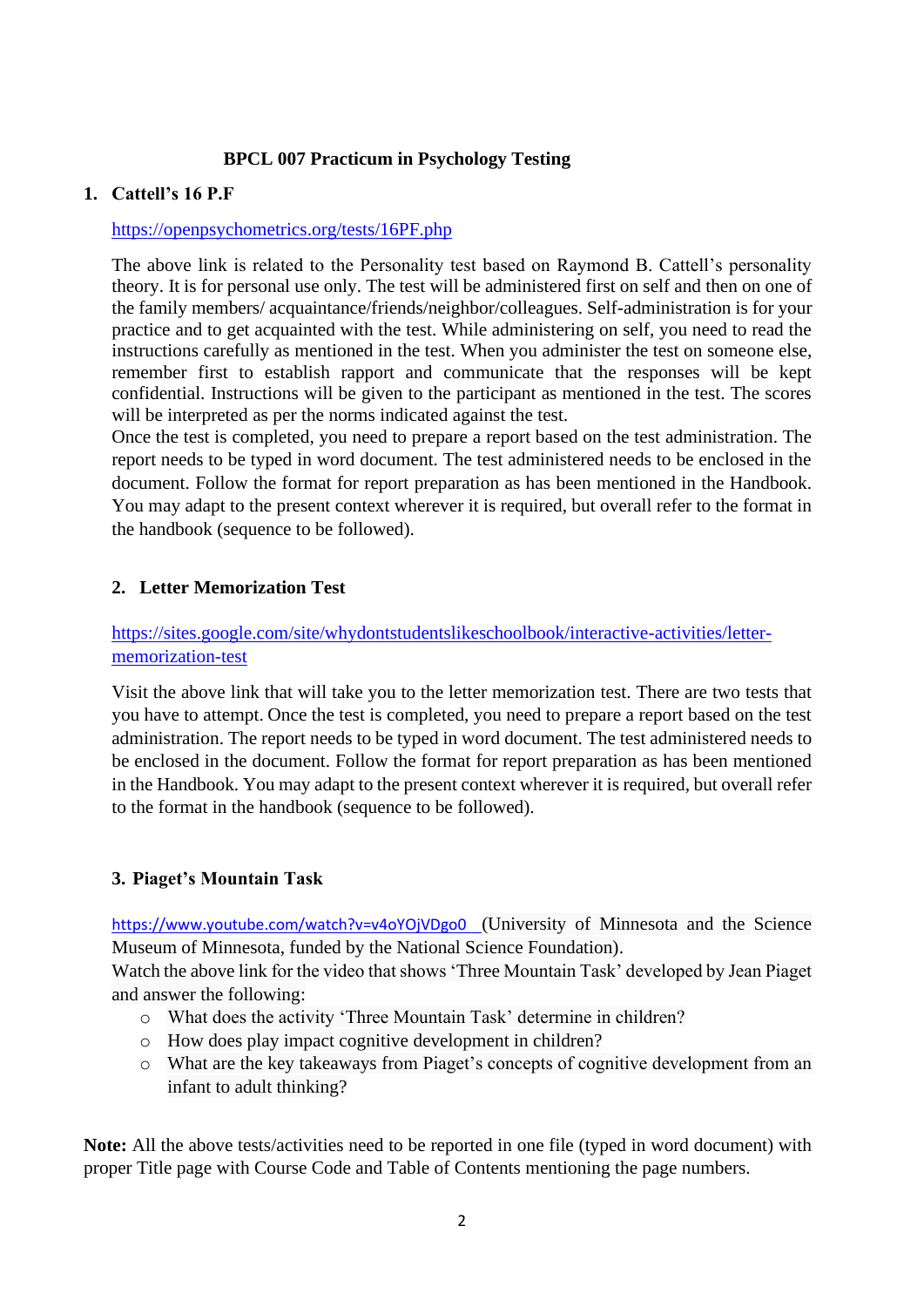Write a separate section on 'Reference' if you have referred to extra reference material (both online and offline) for the activities/tests. This can be a section after each activity or you may also combine all the references and mention it in the end of the file. The references will be written in APA format  $(7<sup>th</sup> Ed.)$ 

 **Evaluation:** The evaluation of the practical course will involve both internal as well as external evaluation that carries 100 marks (refer the table below). The internal evaluation by the academic counsellor will be of 50 marks (based on the practical report, organized way of presenting the content, and overall understanding of the test/activity as reflected in the report). The External evaluation will further consist of 50 marks and will be based on the viva-voce conducted by the External Examiner as a Term End Examination. Pass percentage is 35 (consolidated).

| <b>Internal Evaluation</b>  |              | <b>External Evaluation (Term End Examination)</b> |              |
|-----------------------------|--------------|---------------------------------------------------|--------------|
| Component                   | <b>Marks</b> | Component                                         | <b>Marks</b> |
| Presentation of content and | 50           | Viva Voce                                         | 50           |
| overall Practical Report    |              |                                                   |              |
| <b>Total</b>                | 50           |                                                   | 50           |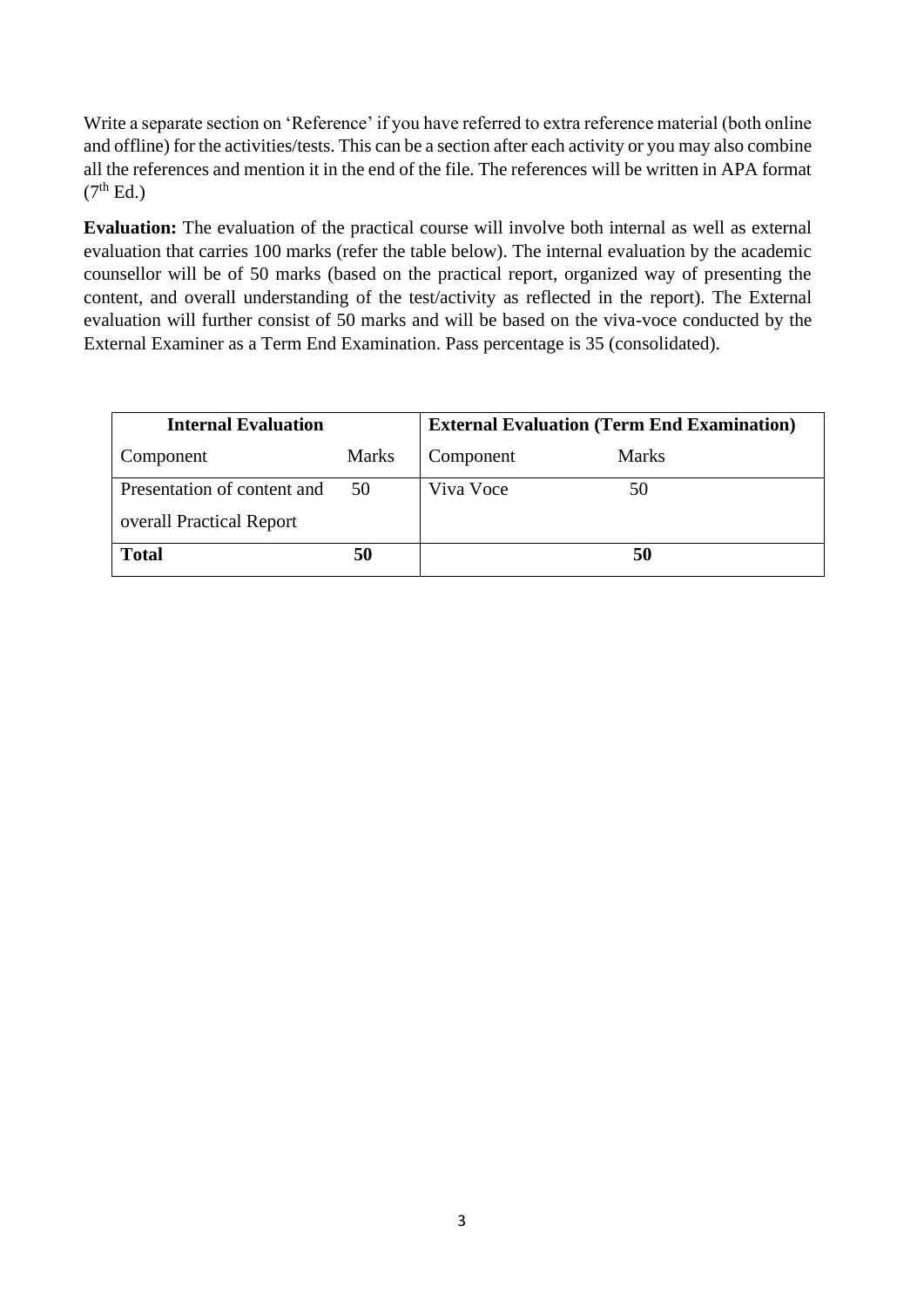### **BPCL 008 Practicum in Experimental Psychology**

### **1. Experiment with Baby Albert- Watson and Rayner**

[https://www.youtube.com/watch?v=FMnhyGozLyE&list=TLijGHR5tdqJMrfg-LFJbKg-](https://www.youtube.com/watch?v=FMnhyGozLyE&list=TLijGHR5tdqJMrfg-LFJbKg-Qa4taw_Da-)[Qa4taw\\_Da-](https://www.youtube.com/watch?v=FMnhyGozLyE&list=TLijGHR5tdqJMrfg-LFJbKg-Qa4taw_Da-)

Watch the above video and summarize the experiment. What are its implications for human behaviour?

### **2. Experiment on Conformity**

[https://www.youtube.com/watch?feature=player\\_embedded&v=-qlJqR4GmKw](https://www.youtube.com/watch?feature=player_embedded&v=-qlJqR4GmKw)

Watch the above video, read the related content from the study material and answer the following questions.

- o Summarize the findings of Asch's conformity experiment.
- o What are the main factors that influence conformity?

### **3. Selective attention test**

#### <https://www.youtube.com/watch?v=vJG698U2Mvo>

Visit the above link for the video on selective attention. It is based on a famous study by Simons and Chabbris (1999). This is an online exercise. Complete the test according to the instructions as being given by the instructor.

After completing the exercise, reflect whether you failed to notice something that was clearly visible and why did this happen. Write your views on the above activity in your own words.

**Note:** All the above tests/activities need to be reported in one file (typed in word document) with proper Title page with Course Code and Table of Contents mentioning the page numbers.

Write a separate section on 'Reference' if you have referred to extra reference material (both online and offline) for the activities/tests. This can be a section after each activity or you may also combine all the references and mention it in the end of the file. The references will be written in APA format  $(7<sup>th</sup> Ed.)$ 

**Evaluation:** The evaluation of the practical course will involve both internal as well as external evaluation that carries 100 marks (refer the table below). The internal evaluation by the academic counsellor will be of 50 marks (based on the practical report, organized way of presenting the content, and overall understanding of the test/activity as reflected in the report). The External evaluation will further consist of 50 marks and will be based on the viva-voce conducted by the External Examiner as a Term End Examination. Pass percentage is 35 (consolidated).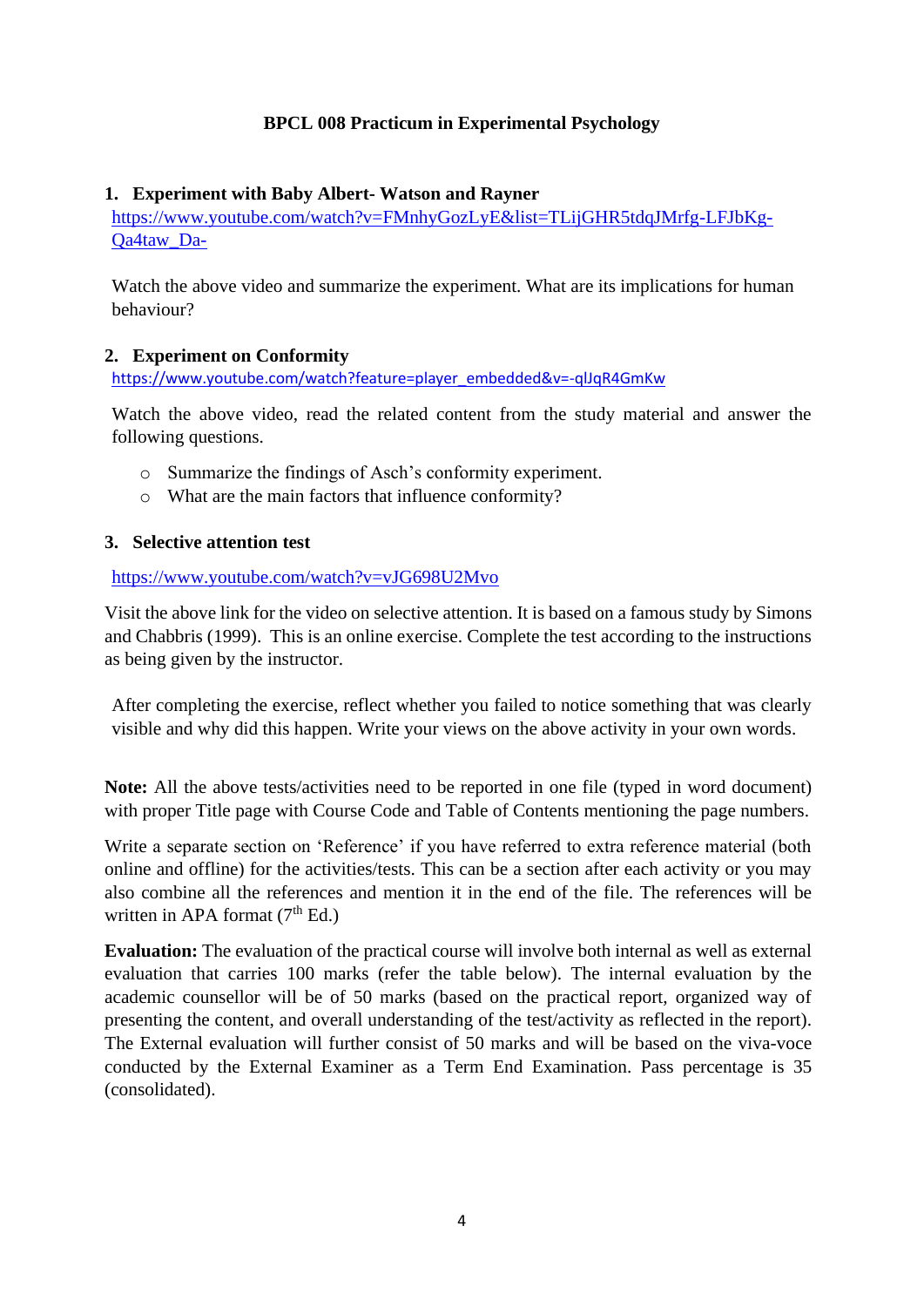| <b>Internal Evaluation</b>  |              | <b>External Evaluation (Term End Examination)</b> |              |
|-----------------------------|--------------|---------------------------------------------------|--------------|
| Component                   | <b>Marks</b> | Component                                         | <b>Marks</b> |
| Presentation of content and | 50           | Viva Voce                                         | 50           |
| overall Practical Report    |              |                                                   |              |
| <b>Total</b>                | 50           |                                                   | 50           |

# **Guidelines for Online Conduction of Practical (Academic Counsellor) in BDP-BA Psychology IInd Year**

# **(BPCL 007 and BPCL 008)**

Dear Academic Counsellor,

The present guidelines are for the online conduction of practical in BDP-BA Psychology IInd Year. These guidelines will be implemented for those learners who will be writing their **Term End Examination in December 2021 and June 2022**.

You must have access to the Practical Handbook (BPCL 007 and BPCL 008); if not then you may access the softcopy from [http://egyankosh.ac.in//handle/123456789/51111.](http://egyankosh.ac.in/handle/123456789/51111) The Handbook presents an overview about psychological testing and experiments based on the theory courses. Since lab work is not possible in the present pandemic crisis (COVID 19), the Discipline of Psychology has outlined different activities/tests to be completed as part of online conduction of practical by the learner. Though, the activities/test have been given in a simple and self-explanatory manner, guidance needs to be given for completion of the practical activities.

- Tests: About the test, test history, any theory/framework that it is based upon, as well as the construct that it is assessing need to be explained to the learner. The psychological test has to be conducted under your guidance. In the present situation, the learner needs to inform you about the tests that they will be administering.
- Activity: In this format, an article link or a video link related to the activity will be provided to you which will be followed by the instructions to complete the task.
- There will be two online sessions (that includes both BPCL 007 and BPCL 008), each of two hours duration where you need to explain the tests/activities listed for the two courses. Attendance to the sessions is **mandatory.**
- **BPCL 007 and BPCL 008** are two separate courses, hence two files will be made by the learner and separately evaluated.
- Separate TEE will be conducted for the two courses.
- The evaluation methodology and details of Term End Examination is also mentioned in the guidelines for your reference.